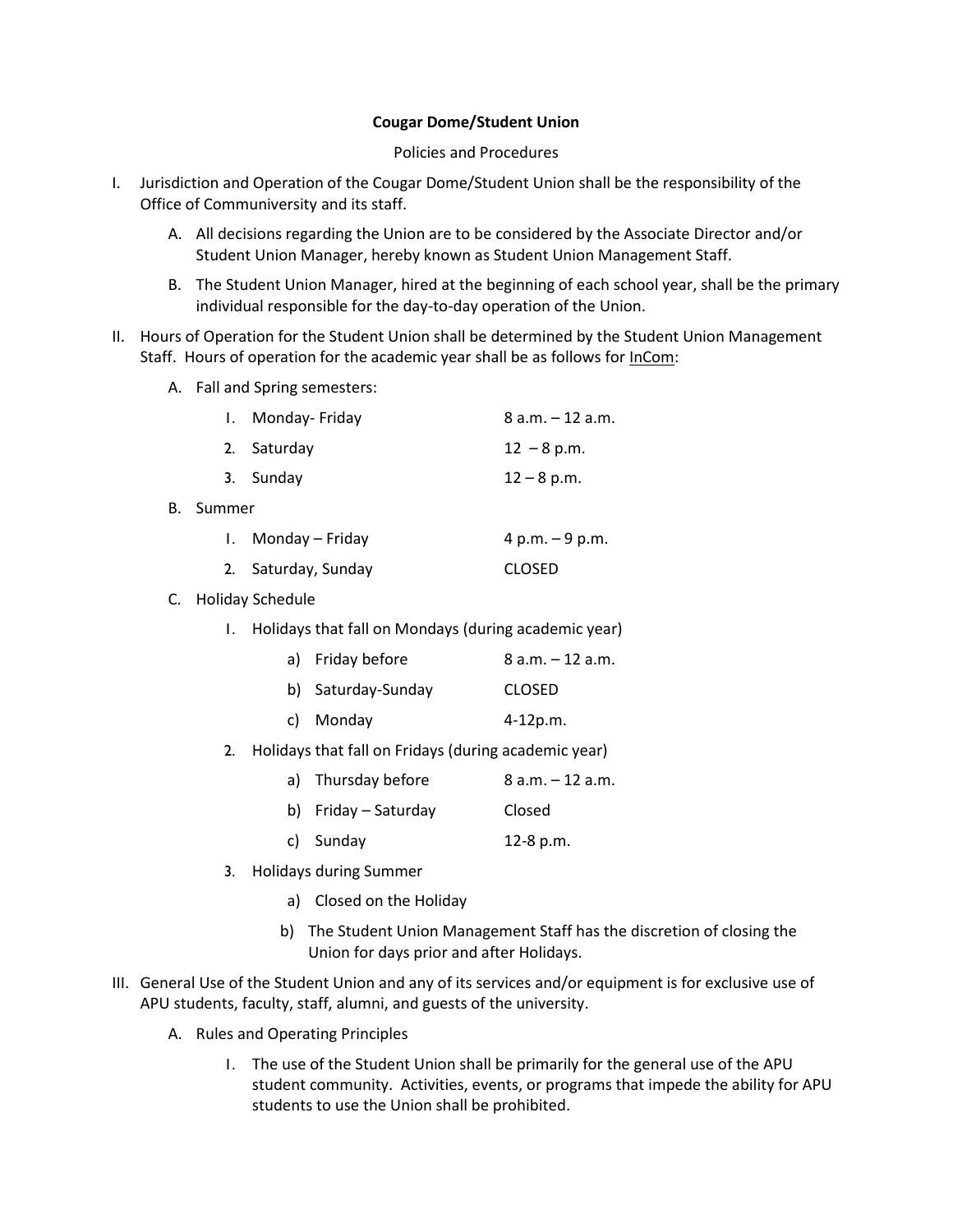- 2. The Student Union Management Staff shall have the discretion to permit activities, events or programs that might impede with the general use of the Union during normal operating hours.
- 3. Unauthorized individuals will be asked to leave the premises and will be reported to Campus Safety.
- 4. The doors on the east end of the Union shall serve as the main entrance and exits. All other doors shall remain locked at all times unless opened by Union staff for ventilation purposes.
- 5. All persons using the Student Union do so on their own accord and shall not hold the university or any of its constituents liable or responsible for any injury, damage, or loss during their use of the facility.
- B. Recreational Equipment (Billiards, table tennis)
	- 1. Individuals must present and give Student Union staff a valid/current APU ID in order to use the recreational equipment.
	- 2. Guests of the university who do not have an APU ID must present and give Student Union staff a valid Driver's License and another form of identification proving that they are guests of the university (conference nametag or wristband).
	- 3. Guests of the university must pay at the InCom counter for user fee. Please refer to the rental fee.
	- 4. Users returning recreational equipment IN THE SAME CONDITION as it was loaned to him/her will have their ID returned to them.
	- 5. Users who do not return recreational equipment in the same condition as it was loaned to him/her or lose equipment will not have their ID returned until the pay a DAMAGE FEE for the item(s) damaged. Fees are as follows:
		- a) Damaged/Lost Billiard Equipment: \$10 fee (per item)
		- b) Damaged/Lost Table Tennis Paddle: \$5 fee (per item)
- C. Computer Usage
	- 1. Persons without a valid/current form of ID will not be permitted to use the computer until such form of ID is presented. Conference guests must present a valid form of ID and a conference nametag/wristband.
	- 2. Users must use their personal APU login and password to utilize the computers. Conference guests must use the designated password given to conference attendees.
	- 3. Users must comply with APU's Acceptable Internet Use Policy (found on IMT's page on the APU website).
	- 4. Users found not in compliance with the policy will be removed from the computer terminal and be reported to IMT.
	- 5. Users who tamper with established settings on computers will be removed from the computer terminal and reported to IMT.
- D. Gym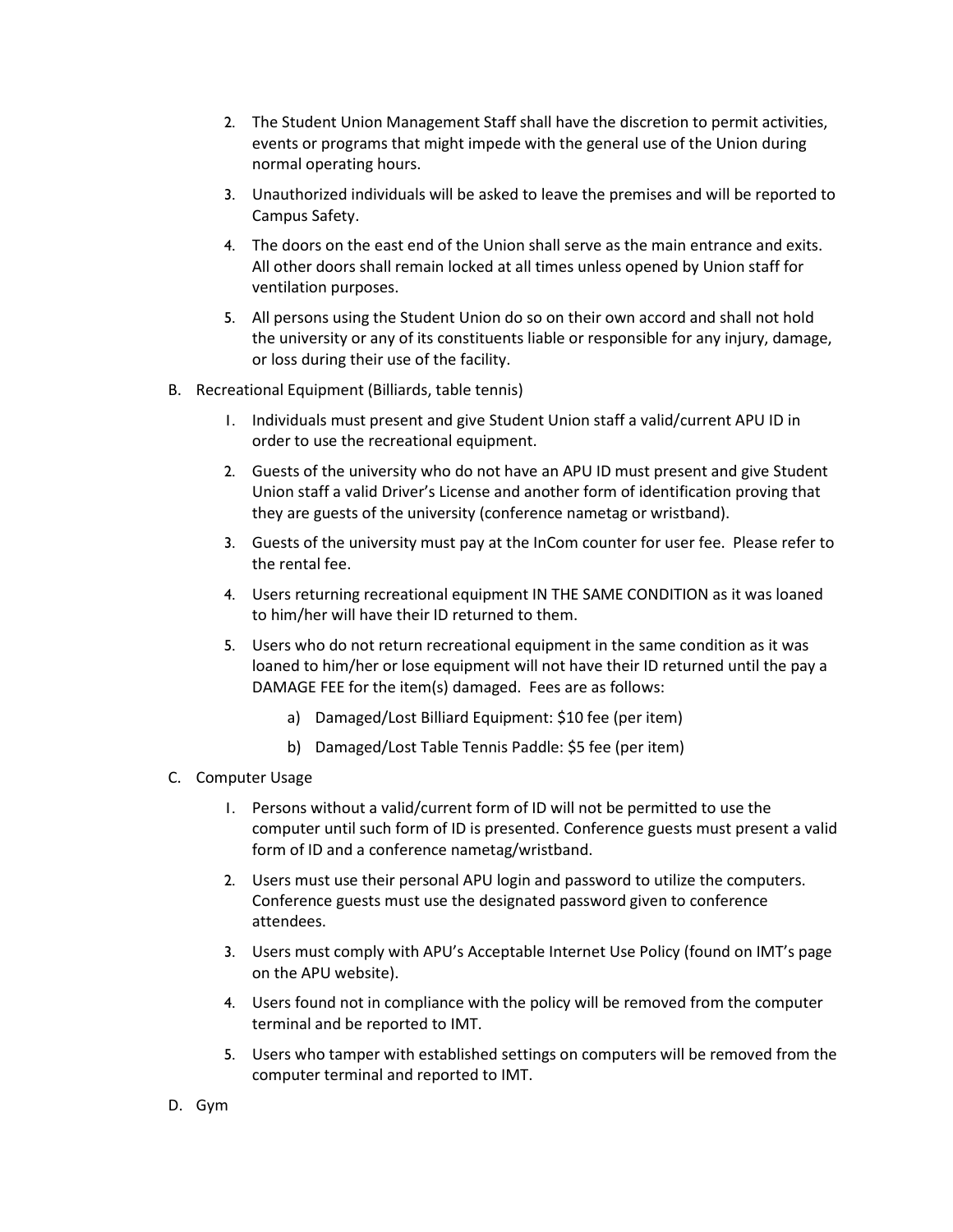- 1. All persons using the Gym for athletic purposes are required to wear rubber-soled athletic shoes.
- 2. Upon request, individuals using the Gym for open gym or any other athletic event must present Student Union staff a valid/current APU ID or other valid/current form of ID. Conference guests must present a valid form of ID and a conference nametag/wristband.
- 3. Persons without a valid/current form of ID will be asked to leave the facility until such form of ID is presented.
- 4. All persons using the Gym do so on their own accord and shall not hold the university or any of its constituents liable or responsible for any injury, damage, or loss during their use of the facility.
- 5. The Communiversity Intramurals Program and Varsity Acrobatics and Tumbling have top priority in reserving time for the Gym.
- 6. If users of the Gym require ventilation, doors must be opened by a Student Union worker/representative. Users must go to the Incom desk, contact a student worker, and ask them to open the doors. When users are done, the doors must be shut by a Student Union worker.

# IV. Services

- A. Printer services connected to the computers in the Student Union shall be available.
	- 1. IMT will serve as the contact department with regard to any issues regarding the copier/printer.
	- 2. Neither Communiversity nor the Student Union staff shall be held responsible for the operation, malfunctioning, or other issues that users have while using the copier/printer. Student Union staff shall not refund any money to users.
	- 3. In the event that a customer needs to be refunded money for services paid but not rendered, Student Union staff shall direct customers to IMT.
	- 4. Persons found tampering with the copier/printer will be reported to Campus Safety.
- B. Communiversity Event Ticket Sales: Ticket sales for specific Communiversity sponsored events, such as dances, Outdoor Adventure trips, etc...can be purchased at the Incom desk. Acceptable forms of payment include cash, credit/debit card, and checks.
	- 1. The Student Union will not refund, exchange, or resell any ticket after it has been sold to a customer. The buyer will need to contact the Office of Communiversity regarding such situations.

2. Deposits made for Outdoor Adventure trips are non-refundable. The participant will need to contact the Outdoor Adventure division of Communiversity regarding such situations.

- 3. Individuals listed on the "Bad Check List" (provided by the Business Office) shall not be allowed to pay for tickets with a check.
- C. Consignment Sales: The sale of tickets to local amusement parks are all done online, through the Communiversity webpage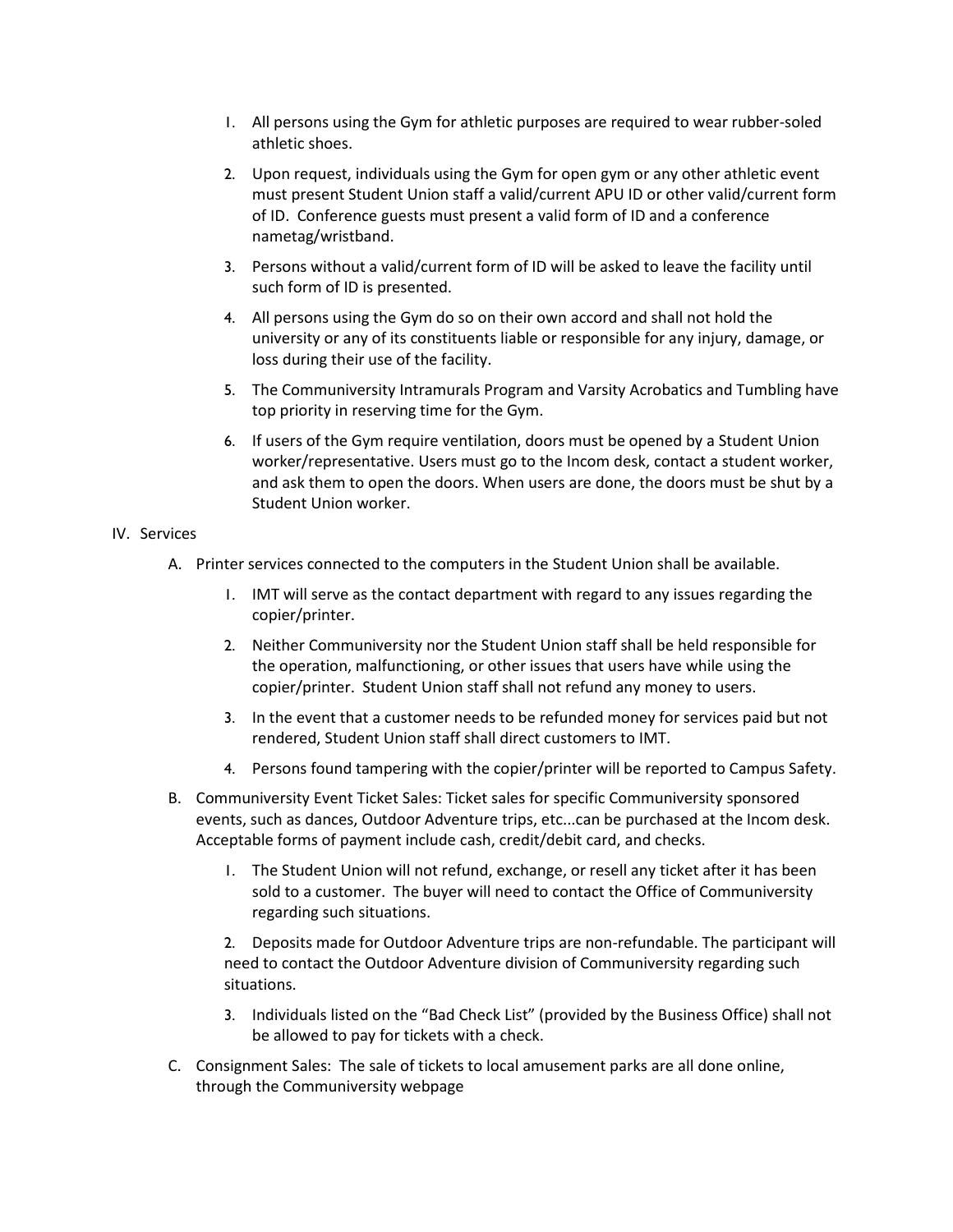- 1. Tickets shall be sold only to members of the APU community.
- 2. You must have your APU log on and password in order to purchase tickets.
- 3. The Student Union will not refund, exchange, or resell any tickets after it has been sold to a customer. The Student Union is also not responsible for any cancellations due to weather, technical difficulties, holidays, or unforeseen events.
- D. Lost and Found: People losing items on campus should check at the Student Union /Information Desk. All items found will be turned into the Student Union Information Desk.
	- 1. Found items will be placed in the Union's lost and found box.
	- 2. Finders will have no claim on the items turned in.
	- 3. A current ID and description of the lost item will be necessary to claim items.
	- 4. Unclaimed items will be held at the Student Union Information Desk for one month. After this time the item will be disposed of by donation to local charities.
- E. General Information regarding APU community shall be made available at the Information Desk.
	- 1. On and off campus groups desiring for general information to be provided at the Information Desk must receive permission from the Associate Director of Communiversity prior to placing information on the Desk.

V. Private Use of Student Union shall be available to student clubs/organizations, on-campus departments through a reservation process administered through the Office of Communiversity, and off-campus organizations must go through the office of Hospitality Services.

- A. Principles
	- 1. The permission for groups, organizations, or individuals to privately use the Student Union shall be at the discretion of the Student Union Management Staff.
	- 2. Decisions to permit or prohibit the use of the facility during normal operational hours will be determined by the perceived impact that the unavailability of the facility will have on the general student community.
	- 3. Events that promote the holistic development of the APU student community shall have top priority in the private use of the facility.
	- 4. Off-campus groups and organizations have the opportunity to request the use of the facility during the Summer. The use of the facility will be severely limited during the Fall and Spring academic terms.
	- 5. Any reserving party wishing use the Union beyond that of normal opening/closing time must arrange it at least two weeks in advance with the Student Union Management Staff. The fee will be \$9.00 per hour/per staff member and any part of an hour before and/or after the normal-closing hour. It is at the discretion of the Associate Director of Communiversity if more than one staff member will be needed for the event. If the request was not arranged two weeks in advance, then the request will not be approved.
	- 6. As a rule, academic classes will not be scheduled in Student Union space. Exceptions to this rule are subject to approval by the Student Union Management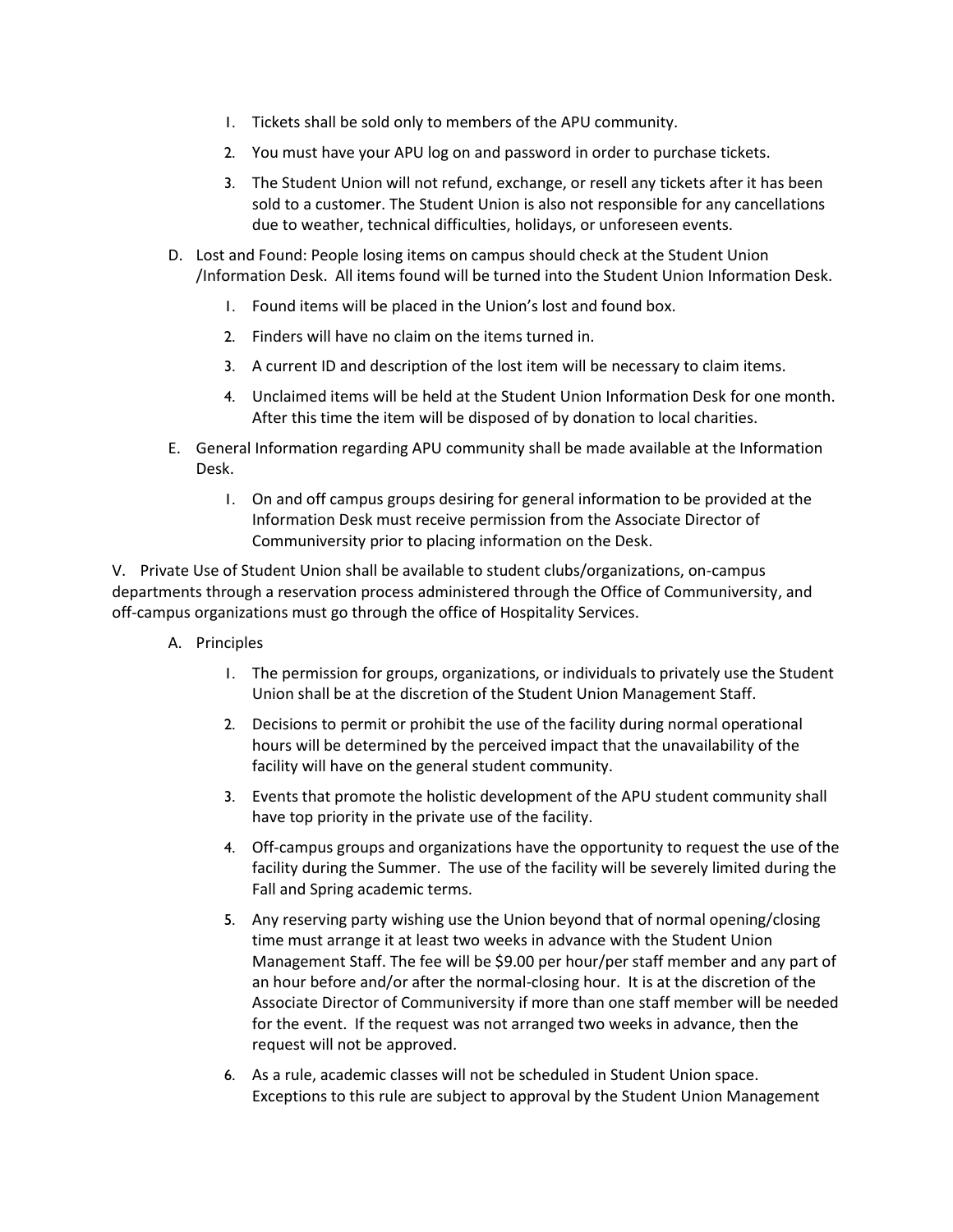Staff. Classes may be scheduled in the Gym, of which all communication regarding will go through the Associate Director.

- B. Reservation Process
	- 1. Reserving parties requesting the use of the Student Union shall submit a Student Union Facility Request Form (available online) at least two weeks prior to the event.
	- 2. Requests considered major/special events should be submitted to the Office of Communiversity at least 45 days prior to the date of the event.
	- 3. The Student Union Management Staff will review all space requests on a "first come, first served basis." Only completed requests will be accepted for review.
	- 4. The Student Union Management Staff will then e-mail a confirmation letter to the reserving party within 72 hours of submitting requests. Should the request be denied, the group will receive an explanation for the denial.
	- 5. Priority for scheduling rooms within the Student Union will be given in the following order:
		- a) Communiversity Programs (including Intramurals)
		- b) APU Acrobatics and Tumbling
		- c) Clubs/Organizations registered with Communiversity
		- d) Campus departments and organizations
		- e) Off-campus organizations
	- 6. Off-campus organizations that have no direct affiliation with Azusa Pacific University may schedule use of the Student Union.
		- a) Use of the space will be on the basis of availability with first priority being given to students groups and organizations.
		- b) Off-campus organizations must contact the office of Hospitality Services (hospitality services is responsible for all summer conference groups).
		- c) Off campus organizations must pay a rental fee to reserve the Student Union.

#### Student Union (Lounge and Court)

- *1. Hourly rate (up to 4 hours): \$100 per hour (+4 hours is additional flat fee of \$550)*
- *2. Full Day (8 hours): \$700 flat fee (+8 hours is additional \$100 per hour)*

Half Student Union (Lounge or Court)

- *3. Hourly rate (up to 4 hours): \$75 per hour (+4 hours is additional flat fee of \$375)*
- *4. Full Day (8 hours): \$400 flat fee (+8 hours is additional \$75 per hour)*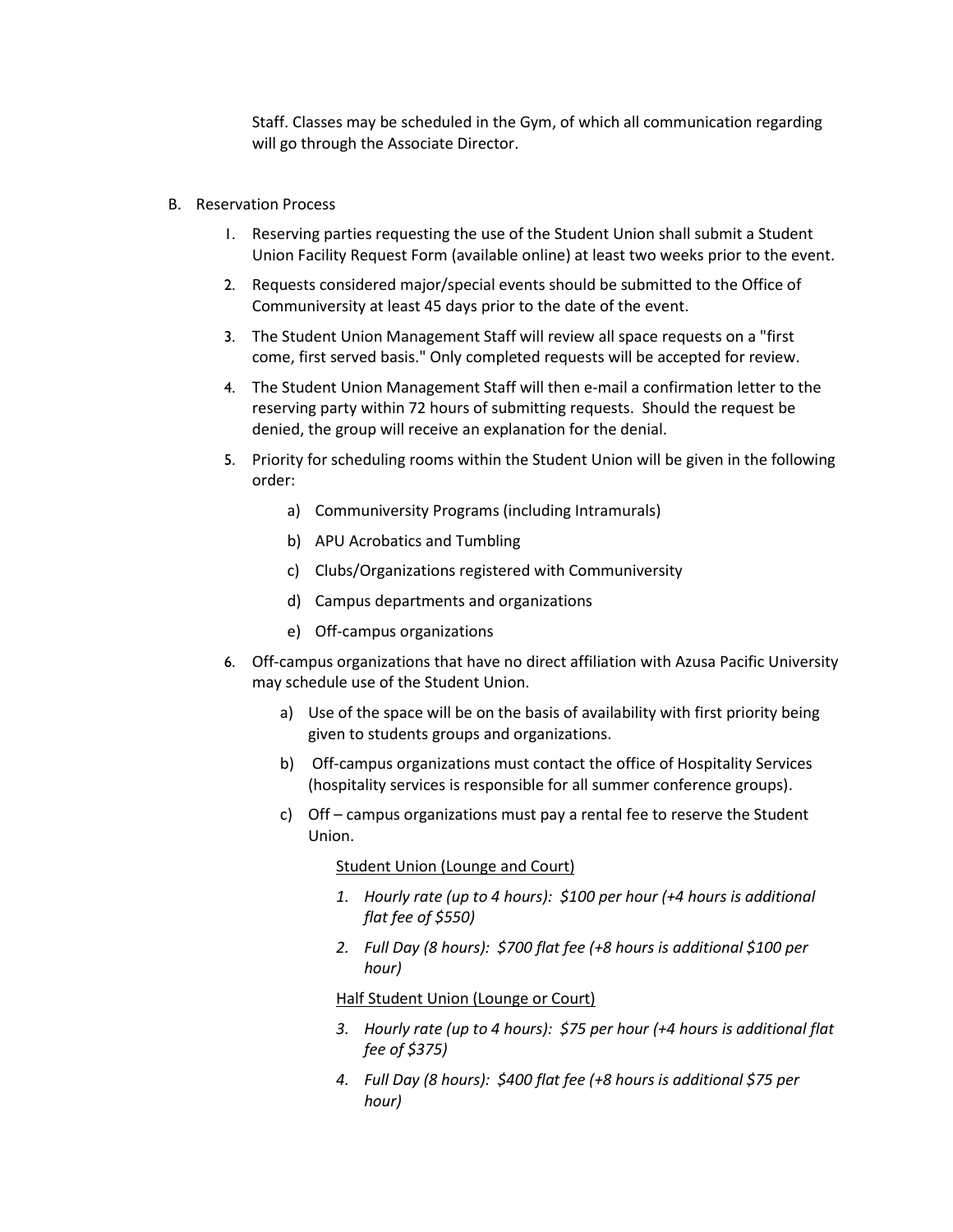7. On-Campus departments/organizations will be charged at \$100 fee for any repeated/recurring event of 3 times or more per semester, i.e., weekly meetings, practices, etc…In addition, on-campus departments will be charged a \$50 per hour fee to use the Student Union, as outlined below and effective September 5, 2012.

- A) Fees
	- Student Union (Lounge and Court)
	- 1. Hourly rate (up to 4 hours): \$75 per hour (+4 hours is additional flat fee of \$450)
	- 2. Full day (8 hours): \$550 flat fee (+8 hours is additional \$75 per hour)

# Half Student Union (Lounge or court)

- 3. Hourly rate (up to 4 hours): \$50 per hour (+4 hours is additional flat fee of \$300)
- 4. Full day (8 hours): \$350 flat fee (+8 hours is additional \$50 per hour)
- B) The following conditions must be met when reserving the Student Union. Failure to do so will result in probationary status of reserving the building for future events.
- C) Furniture- furniture must be subject to minimal movement and must be put back in the original setting for the building. Failure to do so will result in the \$100 reservation fee.
- D) Food- any food not cleaned up properly or spilled without cleaning will result in the \$100 reservation fee.
- E) Condition and cleaning- any breaking, abuse, or tarnishing of furniture, supplies, and other pieces in the Student Union will result in the \$100 reservation fee. Also, any trash or left over items found from reserving party's event will result in a \$100 reservation fee.
- F) Outside supplies- tables, chair, and media supplies must be removed within 48 hours of your event. The reserving party is responsible for contacting Hospitality Services or outside vendor to ensure removal. Failure to do so will result in the \$100 reservation fee.
- G) Time- times on the reservation must include set up and clean up. Set up will not be allowed until the time the reserving party notes in the reservation.
- H) The \$100 reservation fee may be waived based upon the meeting of the above criteria, at the discretion of the building manager.
- 8. A reserving party cannot schedule the use of the Union for more than one semester in advance.
- 9. All requests for audio/visual equipment, room setup, security, and catering are not the responsibility of the Student Union and shall be submitted by the reserving party to the appropriate campus department(s).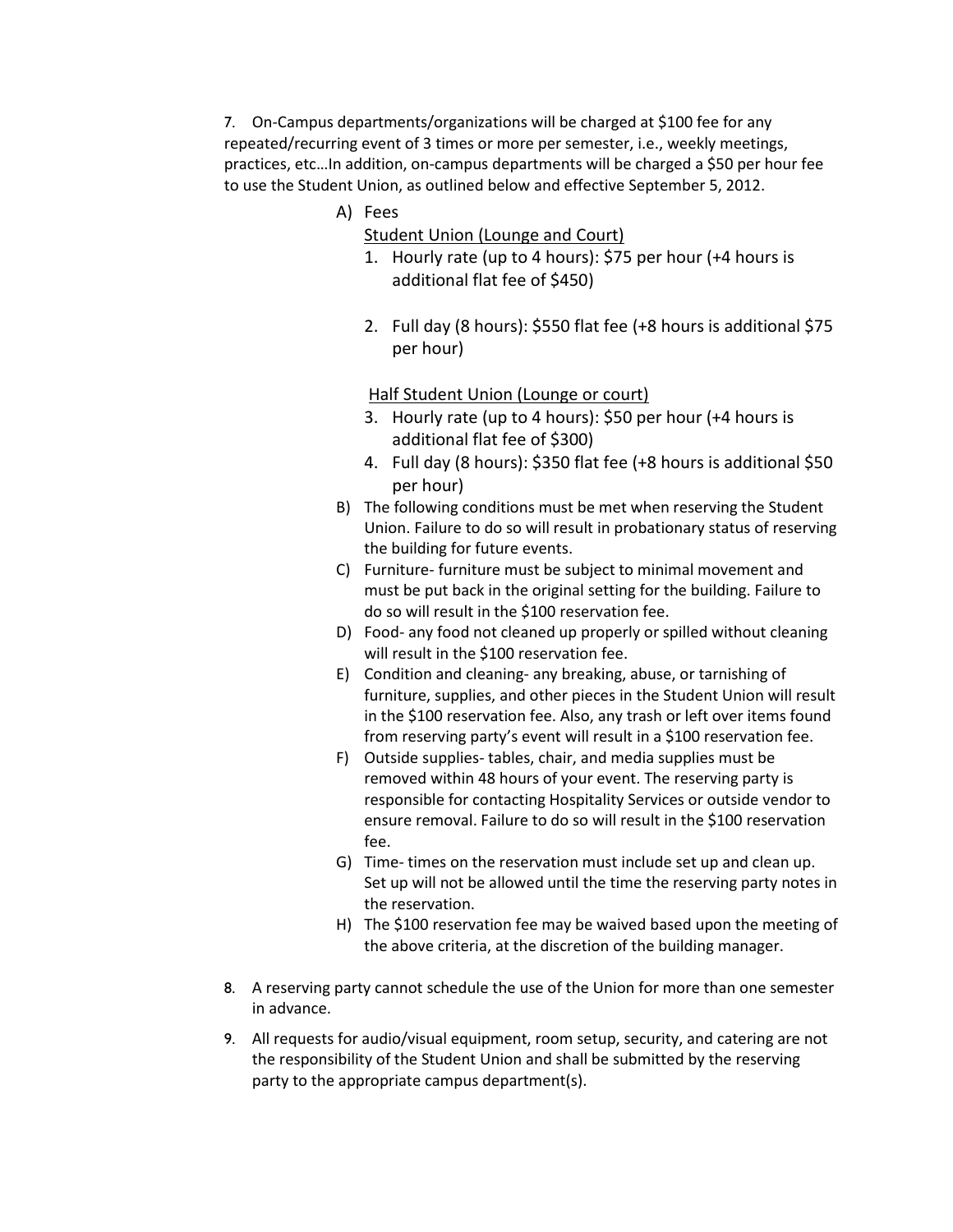- 10. The reserving party must receive permission from the Student Union Management Staff in order to serve refreshments or food at the event. Student Union Management Staff reserves the right to prohibit or determine what types of refreshments may be served (for clean-up purposes).
- 11. The reserving party must receive permission from the Student Union Management Staff in order tape or hang decorations in the Union.
- 12. If, because of extenuating circumstances, an event is canceled, THE RESERVING PARTY MUST NOTIFY THE Office of Communiversity AS EARLY AS POSSIBLE! This will allow time to contact those concerned about the cancellation.
- 13. Any reserving party wishing use the Union beyond that of normal opening/closing time must arrange it at least two weeks in advance with the Student Union Management Staff. The fee will be \$9.00 per hour/per staff member and any part of an hour before and/or after the normal-closing hour. It is at the discretion of the Associate Director of Communiversity if more than one staff member will be needed for the event. If the request was not arranged two weeks in advance, then the request will not be approved.
- C. Use, Security and Liability
	- 1. The reserving party is responsible and liable for the use, care, safety and condition of the room/area and its contents.
	- 2. No food or refreshments shall be served in the Union without prior permission from the Student Union Management Staff.
	- 3. No decorations shall be hung or taped in the Union without prior permission from the Student Union Management Staff. Any permissible decorations must in no way damage or mar the surface of the reserved area.
	- 4. Union Furniture (tables and chairs) and recreational equipment shall not be moved by anyone other than Student Union Management staff. If a Student Union Management Staff member is not present, special arrangements must be made and approved by the Associate Director.
	- 5. The reserving party incurs responsibility for security measures and arrangements relative to its proposed event. He/she thereby assumes full responsibility for any damages, theft or vandalism resulting from either the use of space and/or equipment, or failure to notify the Student Union Management Staff so that rooms and equipment can be secured. Items which are broken or not in their original condition when the building was reserved will be charged to the personnel renting/reserving the space.
	- 6. For those activities that require the hiring of security personnel, it is the responsibility of the reserving party to make arrangements that meet the approval of Student Union Management Staff and Office of Campus Safety.
- D. After Events
	- 1. The reserving party is responsible for insuring that the reserved space is cleaned after an event. This includes collecting trash and putting all tables and chairs where they belong. Failure to do so will result in a \$100 cleaning fee.